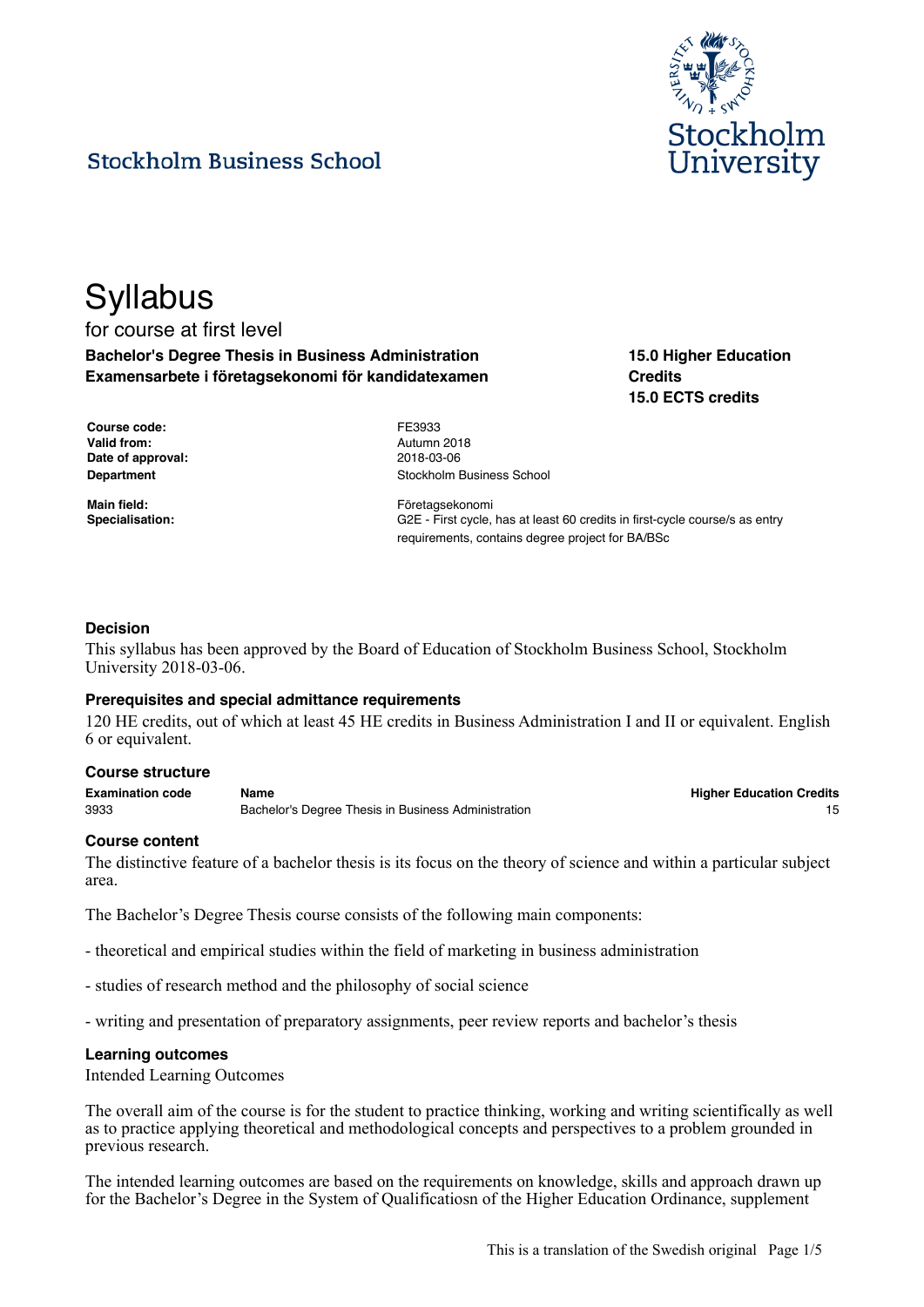2.

After completion of the bachelor's thesis, the student should be able to:

Knowledge and Understanding

1. Develop and formulate a problem firmly rooted in previous research within the main field of the study.

Competence and Skill

2. Critically discuss, evaluate and apply theories and concepts to a literature review, to the problematisation process and to the analysis of empirical data.

3. Discuss, account for and state the reasons for the choice of research approach and research method.

4. Demonstrate accuracy and rigor in terms of scientific akribi, academic formalities and specified time frames.

Judgement and Approach

5. Make a serious attempt to produce a theoretically and empirically grounded contribution to knowledge.

6. Evaluate one's own work and its contribution to knowledge with respect to scientific, societal and ethical aspects.

## **Education**

The course consists of workshops and seminars, three individual tutorials and a significant portion of selfstudy on the part of students. Assessment for the course will be continuous.

The course workload comprises 400 hours equivalent to 15 ECTS (40 hours per week equivalent to 1.5 ECTS). The course consists of the following activities:

- Introductory lecture on the thesis process.
- Workshops.
- Seminars.
- Supervision.
- Midway seminar with peer review.
- Final seminar with peer review.

The language of instruction is Swedish or English.

As a rule the thesis is written in groups of two.

During the thesis course students have the right to demand three individual (per thesis) tutoring à 30 minutes.

The thesis should in all areas (problematization, literature review, theoretical framework, analysis/interpretation, discussions and conclusions) be closely linked to research articles published in scholarly peer-reviewed academic journals.

The thesis may comprise a maximum of 15 000 words, excluding abstract/ summary, table of contents, notes,references and appendices.

It is not possible to change supervisor during the course. A student wishing to change supervisor must reregister for the next thesis course and upon availability enroll to a seminar group.

## **Forms of examination**

The main part of the examination focuses the finished thesis, supplemented by a lesser part based on peer reviews. The assessment tasks are weighted in relation to their importance to the overall course assessment.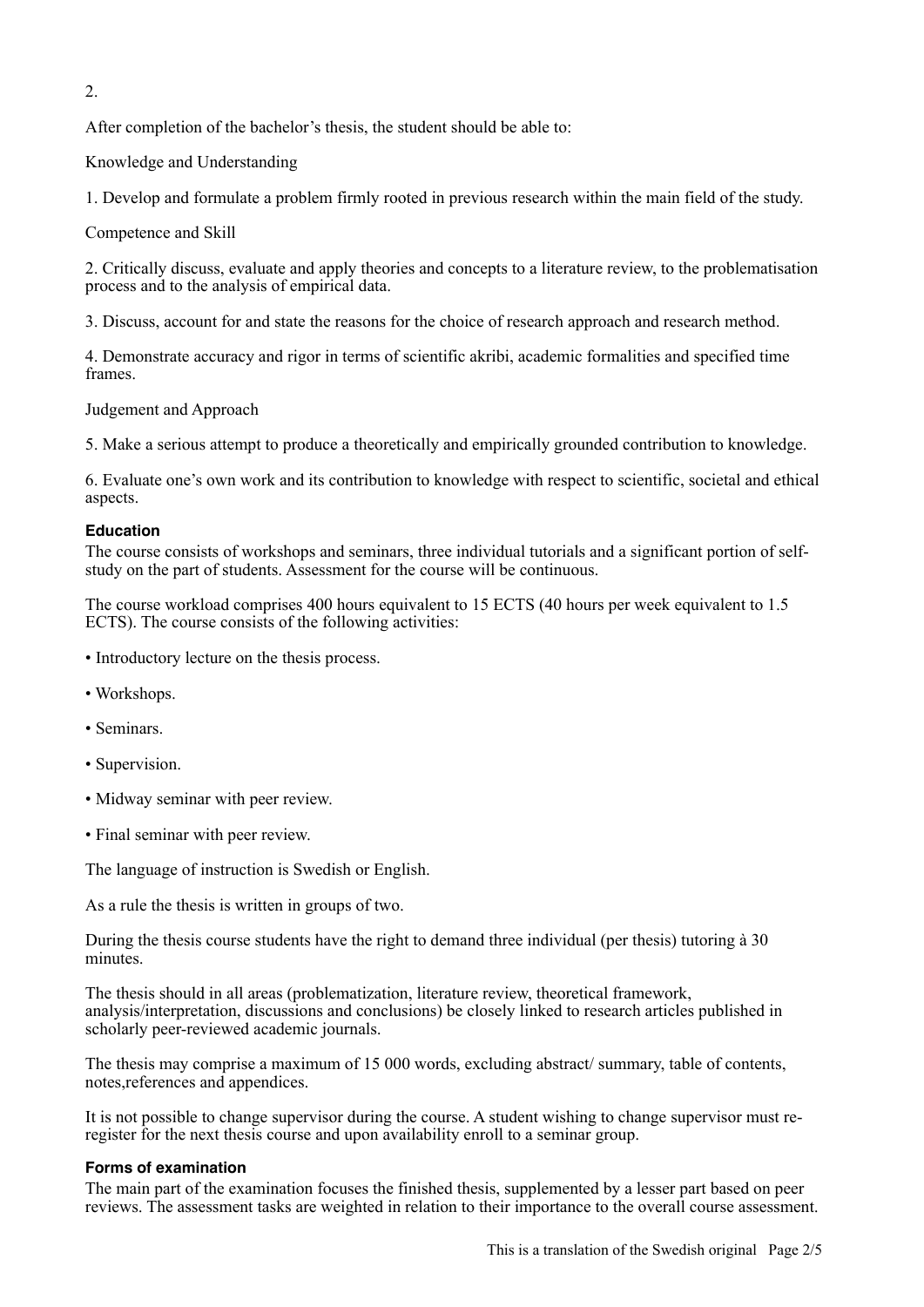The results from the assessment tasks are added up to a final course score that is translated into a final grade.

#### Assessment tasks

The course contains the following weighted assessment tasks:

1. Write two individual peer reviews in the form of written reports and oral presentations: assesses intended learning outcomes 1-6; constitutes 20% of total course points. The assessment tasks are examined by the supervisor.

2. Write a thesis: assesses intended learning outcomes 1-6; constitutes 80% of the total course points. The thesis is examined by the examiner.

## Grading

After completion of the course, students will receive grades on a scale related to the intended learning outcomes of the course. Passing grades are A, B, C, D and E. Failing grades are Fx and F. A grade Fx can be completed for a grade E.

The thesis course comprises 0–100 course points. Receiving a final passing grade requires  $\geq$  50 course points and  $\geq$  50 points from assessment task 2. The scale for the final grade is tied to fixed score intervals: A: 90-100; B: 80-89; C: 70-79; D: 60-69; E: 50-59; Fx: 45-49; F: 45.

All assessment tasks are assessed on a 100-point scale. Each assessment task is awarded 0–100 points. The score for a single assessment task is the number of points multiplied by its percentage weight, and the combined total of score points for all weighted assessment tasks for the course are added up to a final score between 0 and 100 which then translates into a corresponding final course grade between A and F.

The student is responsible for completing the course's assessment tasks: that a sufficient amount of course points is earned and a passing course grade is obtained.

A passing grade (A–E) in the course is obtained when a student has achieved  $\geq$  50 course points.

A failing grade (Fx or F) in the course is obtained when a student has not achieved  $\geq 50$  course points:

• If 45–49 course points are achieved, a grade Fx is obtained, which can be completed for a grade E within 3 semester weeks after receiving instructions from the examiner. If the complementary task is not completed within this time limit, the course grade Fx is confirmed, implying that the student must re-register for the course and that previously acquired course points are forfeited. Note that first-time registered students have priority access to the thesis groups.

• If 45 course points are achieved, a grade F is obtained, implying that the student must re-register for the course and that previously acquired course points are forfeited.

Re-registration implies that:

1. Supervision is provided within the scope of available resources

2. First time registered students have priority access to the allocation of the supervisors.

Students receiving a passing grade may not retake the examination or complete the thesis to attain a higher grade. A passing grade may not be turned into a failing grade upon the request of a student.

## Grading Criteria

The following grading criteria designate the qualitative demands made upon the student's collected course performance, and that reflects the degree to which the student meets the learning outcomes. A higher gradelevel presupposes the abilities at lower levels.

#### A (Excellent)

The student demonstrates ability to evaluate and relate to the content of the course from a comprehensive, critically reflective perspective, as well as to transfer and apply insights in new, meaningful contexts.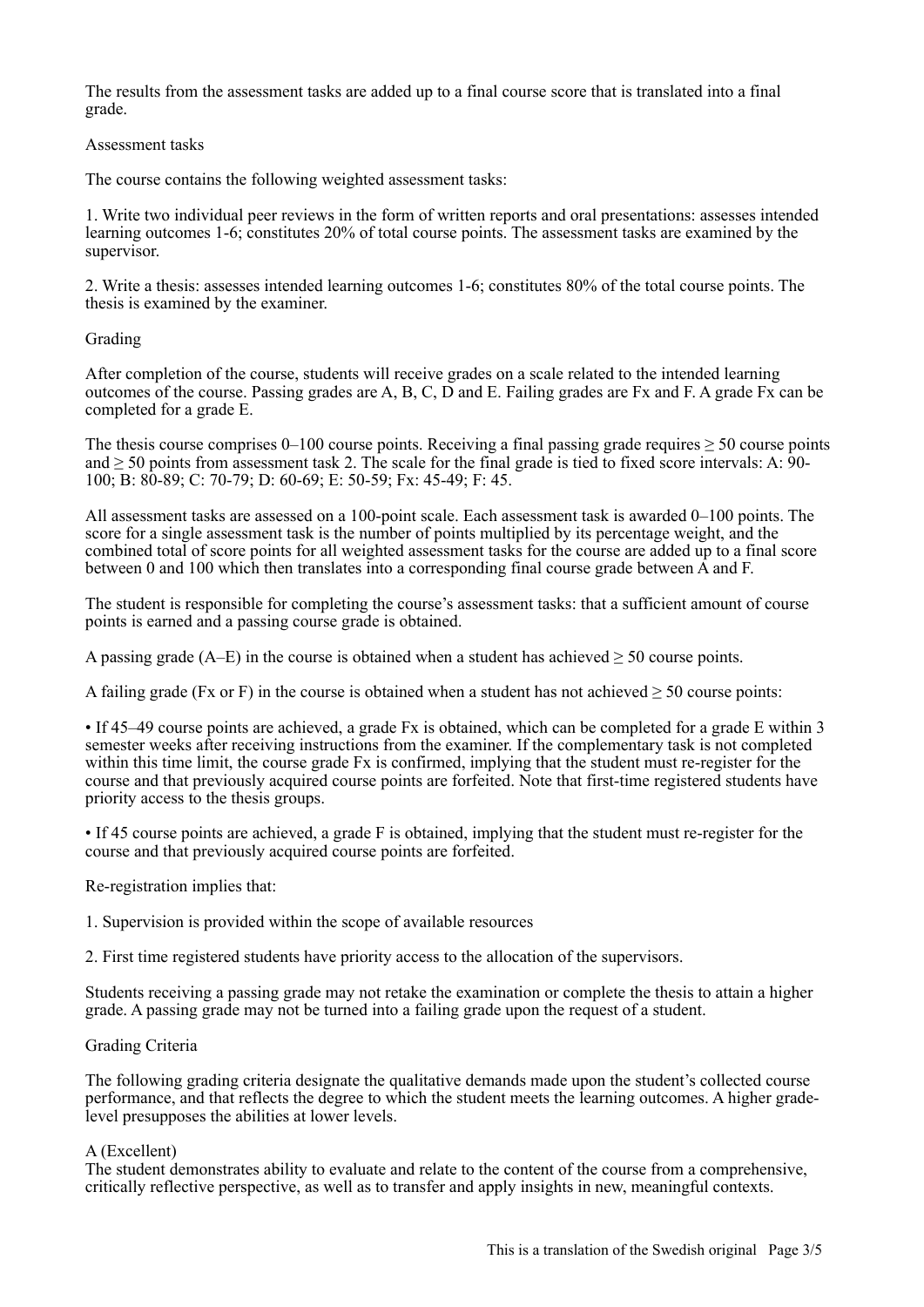## B (Very Good)

The student demonstrates ability to, from an overarching and coherent perspective of the field, understand and use concepts to explain how different aspects of the course relate to each other, interconnect and become meaningful.

## C (Good)

The student demonstrates ability to discuss the content, tasks and complex issues dealt with in the course from several well-developed but mainly independent perspectives.

## D (Satisfactory)

The student demonstrates satisfactory ability to discuss the content, tasks and complex issues dealt with in the course in a way that, albeit in-depth and elaborate, is decidedly one-dimensional.

## E (Sufficient)

The student demonstrates sufficient ability to discuss the content, tasks and complex issues dealt with in the course in a way that is decidedly one-dimensional.

Fx (Fail)

The student's knowledge, skills and abilities display minor flaws, overall or in significant parts.

F (Fail)

The student's knowledge, skills and abilities display major flaws, overall or in significant parts.

### Assessment Areas

Student's learning and performance with regards to assessment task 1 (individual peer reviews and oral presentaitions) and 2 (the bachelor's thesis) will be examined by applying this grading scale. Assessment task 1 will be examined through the following three areas:

- 1. Argumentative ability
- 2. Critical ability
- 3. Constructive ability.

Assessment task 2 will be examined through the following six areas:

- 1. Problematisation
- 2. Theoretical understanding
- 3. Methodological skills
- 4. Analytical skills
- 5. Structure and consistency
- 6. Style, language and formalities

These areas are elaborated in the study guide.

## **Interim**

If the course is discontinued, or its contents are substantially altered, students have the right to be examined according to this syllabus once per semester for three further semesters.

## **Limitations**

This course may not be included in a degree together with a course, taken in Sweden or elsewhere, of identical or partially similar content.

Bachelor's Degree Thesis in Business Administration, FE3931, Bachelor's Degree Thesis in Business Administration, FE3932, and Bachelor's Degree Thesis in Business Administration FE3934 may not be included in the same degree as this course.

## **Misc**

Student who does not complete the thesis work on time is not entitled to additional supervision time. The student is however always entitled to have the thesis work assessed at subsequent examination sessions. Therewith, the student looses the possibility to get a higher grade than C.

Exemption from an assessment task is granted if the student presents a valid reason and a written certification (such as illness and a medical certificate), whereupon the student may re-sit the assessment task at a later date decided by the course director, and while maintaining previously acquired course points.